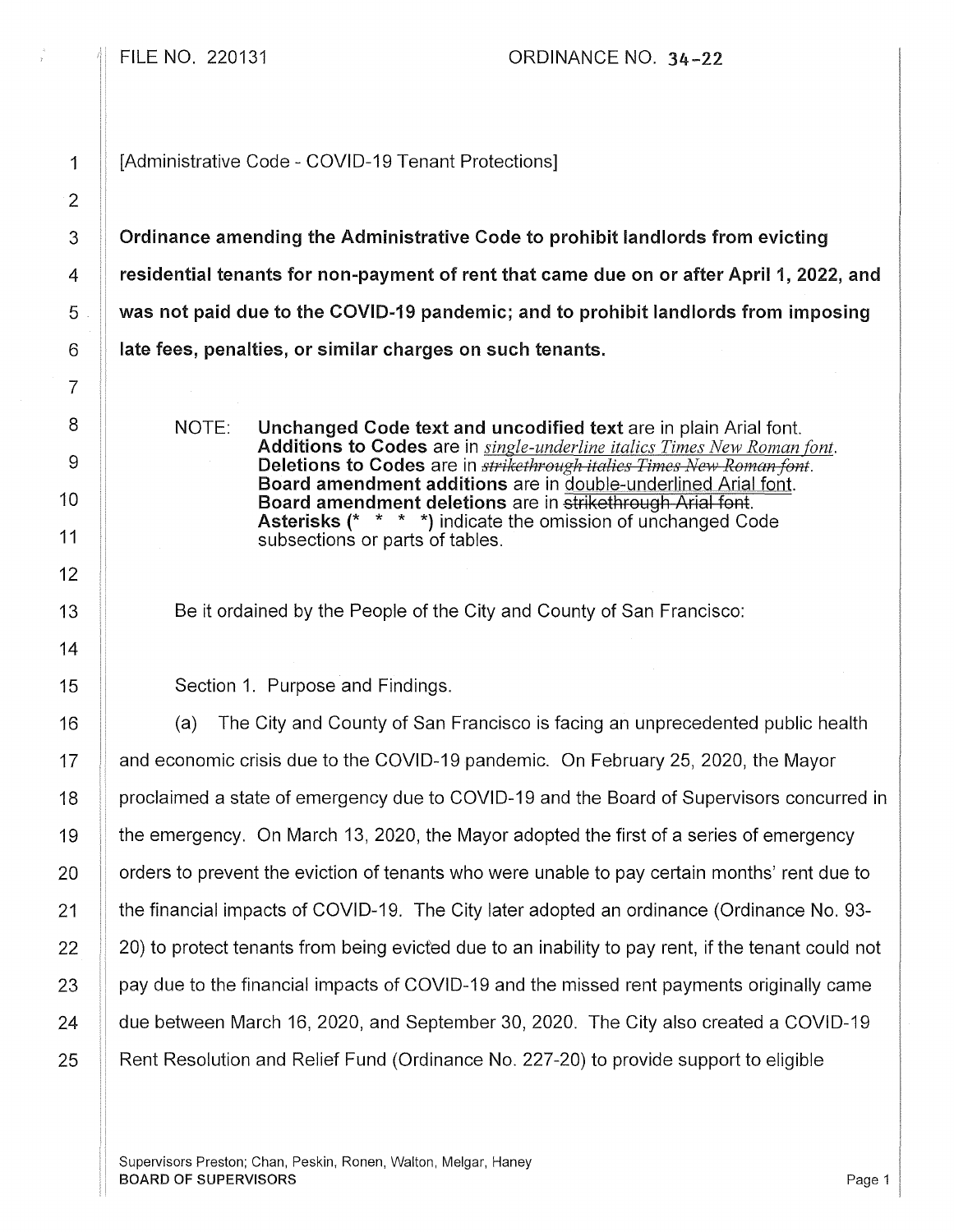landlords whose tenants are unable to pay rent due to the financial impacts of the COVID-19 pandemic. The Mayor allowed the emergency orders specific to non-payment evictions to lapse following the adoption of Ordinance No. 93-20, but the February 25, 2020 proclamation remains in effect due to the ongoing circumstances of the emergency.

(b) At the state level, the Legislature adopted the Tenant, Homeowner, and Small Landlord Relief and Stabilization Act of 2020 (hereafter, "AB 832"), which enacted additional eviction protections for tenants who were unable to pay their rent due to COVID-19. AB 832 addresses evictions for non-payment of rent that came due between March 1, 2020 and March 31, 2022, and states that it does not alter a local government's authority to extend, expand, renew, reenact, or newly adopt an ordinance that requires just cause for termination of a residential tenancy or amend existing ordinances that require just cause for termination of a residential tenancy, provided that such provision not apply to rental payments that came due between March 1, 2020, and March 31, 2022; and provided further that such provisions shall have no effect before April 1, 2022.

(c) The City finds there is a compelling need to continue providing protections to San Francisco tenants who remain unable to pay rent that comes due on or after April 1, 2022, due to the financial impacts of COVID-19. The City has made progress in reopening its economy, but the situation is still unstable and the recent surge of the highly infectious Omicron variant highlights the serious consequences that could result if evictions of the City's most vulnerable residents were to resume. Residents need to be able to stay safely in their homes and find employment opportunities within a pandemic economy, and many will be at risk of permanent displacement if evicted, and many potentially impacted renters are also essential workers on whom the City depends.

(d) Following the creation in 2021 of two federal Emergency Rental Assistance Programs, as well as the allocation of local funds, significant investments have been made to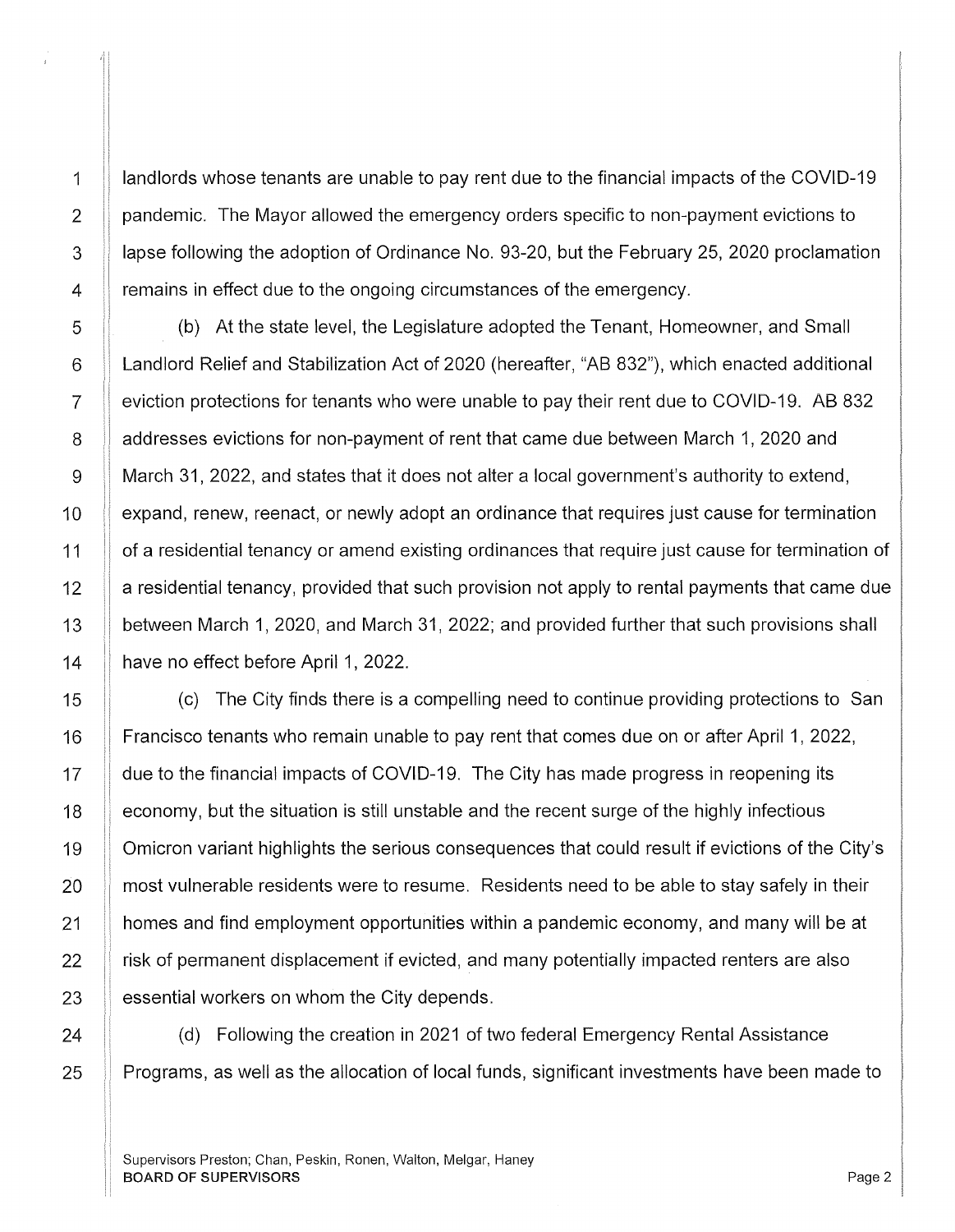COVID-19 rent relief programs for the benefit of San Francisco landlords and tenants, including \$120 million in combined federal dollars, \$42 million in funding from Proposition I (including a supplemental appropriation from FY20-21), and \$20 million in funding from Proposition C. In addition, Governor Newsom publicly pledged in June 2021 to cover all of the unpaid rent for low income tenants. But despite these developments, rent relief has lagged. While many claims for rent relief have been processed, recent figures show that as of February 1, 2022, approximately 11,000 applications for rent relief remain outstanding and that of the \$266 million in requested relief from San Francisco residents, only \$81 million in funds have been disbursed.

(e) The Board of Supervisors finds it is in the public interest to prevent tenant displacement in San Francisco due to COVID-19 to the maximum extent permitted by law. Pursuant to the City's regular authority to regulate evictions, and consistent with AB 832, this ordinance applies to rent payments that originally came due on or after April 1, 2022, through the end of the Mayor's proclamation of emergency related to the COVID-19 pandemic. Nothing in this ordinance shall affect or impair the application of any other City law or AB 832 with respect to rent payments that originally came due before April 1, 2022.

(f) Finally, the Board of Supervisors finds it is appropriate to repeal Ordinance No. 157-21. The City adopted Ordinance No. 157-21 as an interim measure before AB 832 was adopted, to amend the Administrative Code to restrict landlords from evicting tenants due to the non-payment of rent that came due between October 1, 2021 and December 31, 2021. Pursuant to its terms, Ordinance No. 157-21, although enacted, never became operative (and thus was never codified), and at this point will not become operative, as the State of California did not modify California Code of Civil Procedure Section 1179.05 in order to allow the City to regulate evictions for non-payment during the time period that Ordinance No. 157-21 covered.

Supervisors Preston; Chan, Peskin, Ronen, Walton, Melgar, Haney BOARD OF SUPERVISORS And the state of the state of the state of the state of the state of the state of the state of the state of the state of the state of the state of the state of the state of the state of the state of th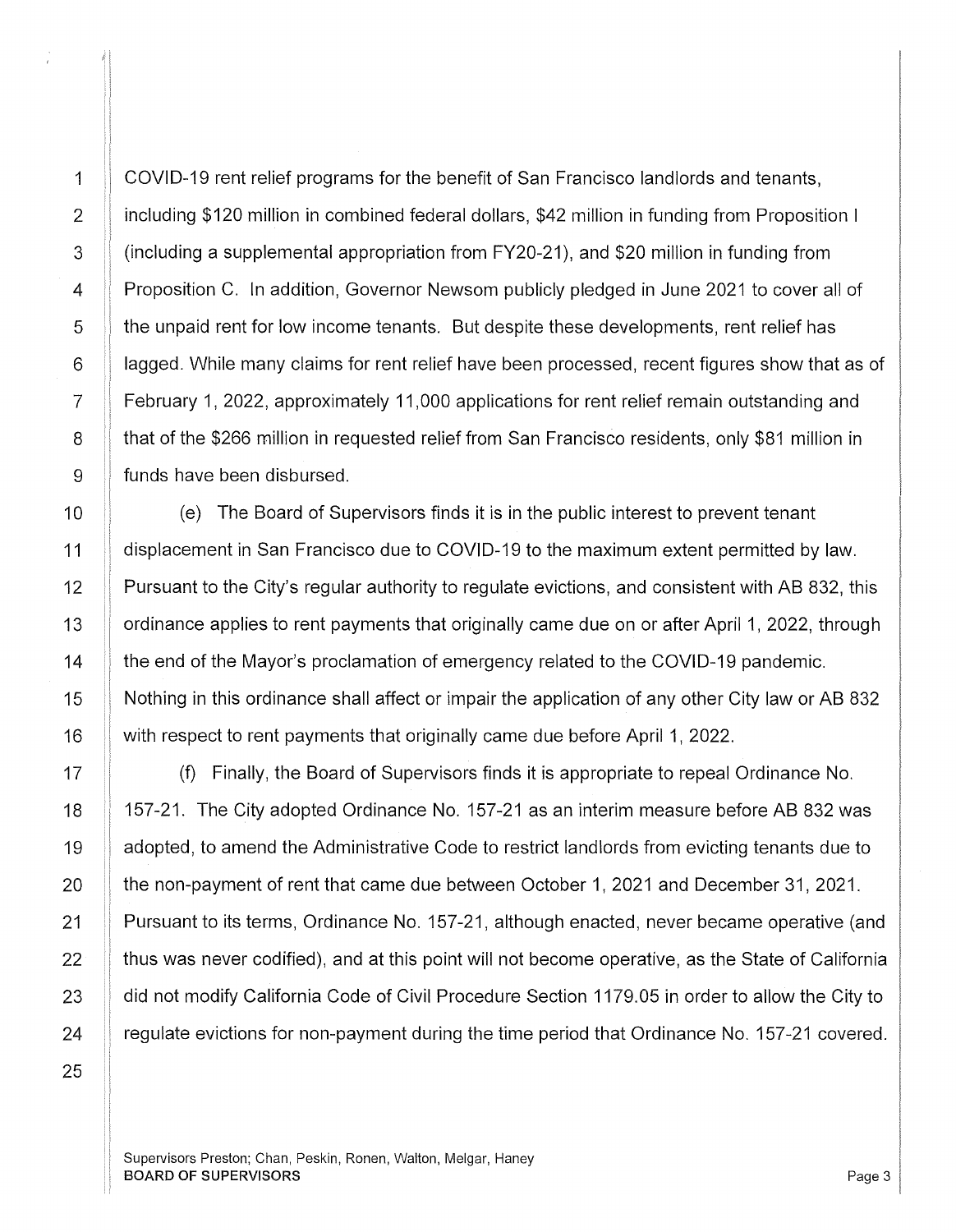Section 2. Repeal of Ordinance No. 157-21.

(a) Ordinance No. 157-21 is deemed null and void and is hereby repealed.

(b) The Clerk of the Board of Supervisors shall place a copy of this ordinance in Board File No. 210601, the file for Ordinance No. 157-21, and shall place a notation on the Board's website indicating that Ordinance No. 157-21 has been repealed by this ordinance.

Section 3. The Administrative Code is hereby amended by revising Section 37.9, to read as follows:

SEC. 37.9. EVICTIONS.

Notwithstanding Section 37.3, this Section 37.9 shall apply as of August 24, 1980, to all landlords and tenants of rental units as defined in Section 37.2(r).

(a) A landlord shall not endeavor to recover possession of a rental unit unless:

( 1) The tenant:

(A) Has failed to pay the rent to which the landlord is lawfully entitled under the oral or written agreement between the tenant and landlord:

\* \* \* \*

(B) Habitually pays the rent late; or

(C) Gives checks which are frequently returned because there are insufficient funds in the checking account;

(0) Provided, however, that subsection (a)(1) shall not apply with respect to rent payments that initially became due during the time period when paragraph 2 of the Governor's Executive Order No. N-28-20 (as said time period may be extended by the Governor from time to time) was in effect, and where the tenant's failure to pay (i) arose out of a substantial decrease in household income (including, but not limited to, a substantial decrease in household income caused by layoffs or a reduction in the number of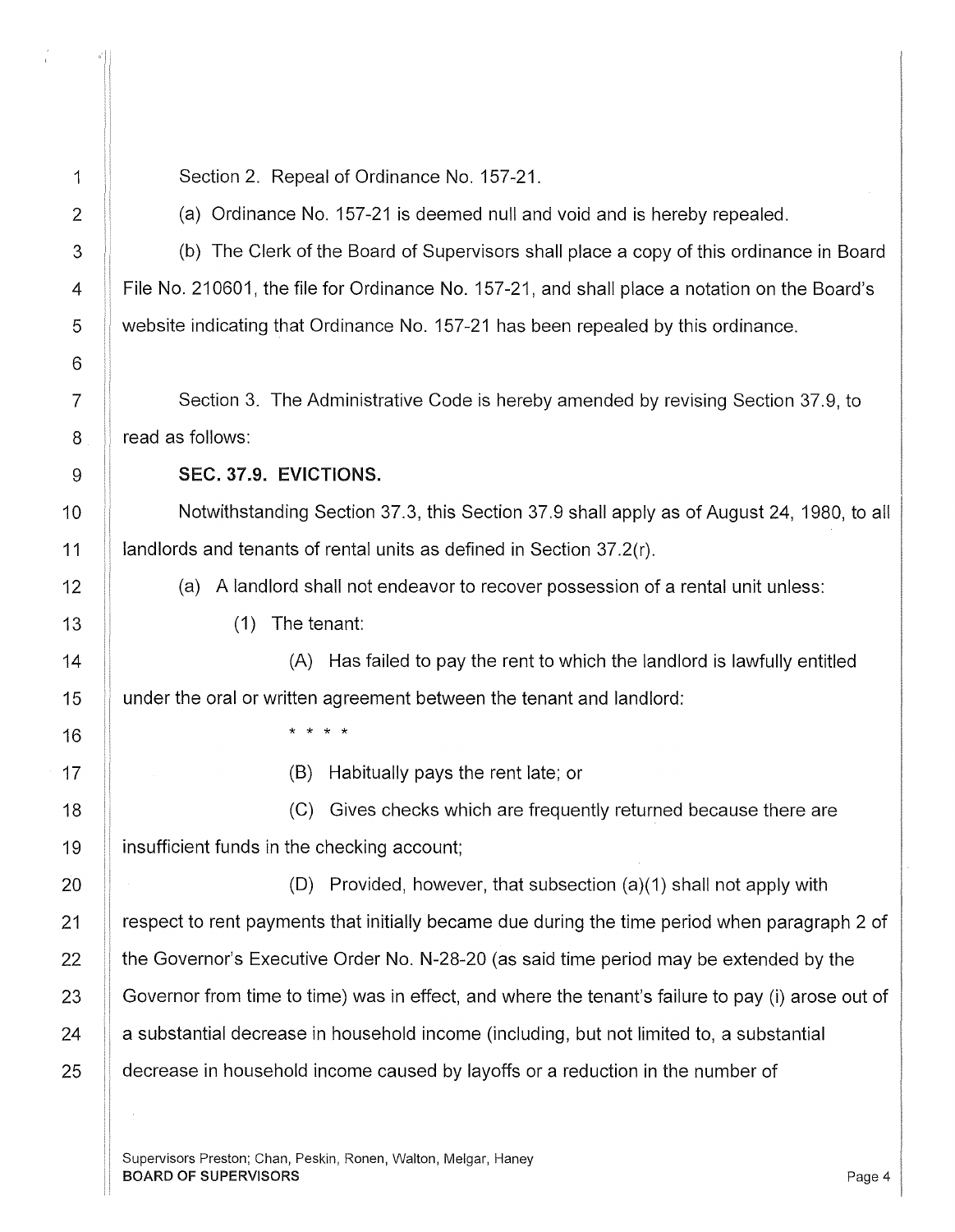compensable hours of work, or substantial out-of-pocket expenses]; (ii) that was caused by the COVID-19 pandemic, or by any local, state, or federal government response to COVID-19; and (iii) is documented. The types of documentation that a tenant may use to show an inability to pay due to COVID-19 may include, without limitation, bank statements, pay stubs, employment termination notices, proof of unemployment insurance claim filings, sworn affidavits, and completed forms prepared by the Rent Board. A tenant shall have the option, but shall not be required, to use third-party documentation such as a letter from an employer to show an inability to pay. The provisions of this subsection (a)(1)(D), being necessary for the welfare of the City and County of San Francisco and its residents, shall be liberally construed to effectuate its purpose, which is to protect tenants from being evicted for missing rent payments due to the COVID-19 pandemic. Nothing in this subsection  $(a)(1)(D)$  shall relieve a tenant of the obligation to pay rent, nor restrict a landlord's ability to recover rent due;  $\theta^{\mu}$ 

 $(E)$  Provided, further, that subsection  $(a)(1)$  also shall not apply with respect to *rent payments that initially became due during the time period between April 1, 2022, and the date that the Mayor's proclamation of emergency related to the COVID-19 pandemic ceases to be in effect, if the tenant can show inability to pay the rent because of the financial impacts of the COVID-19 pandemic as set forth in subsection (a){J ){D). Nothing in this subsection (a){J ){E) shall relieve a tenant of the obligation to pay rent, nor restrict a landlord's ability to recover rent due.* 

(2) The tenant has violated a lawful obligation or covenant of tenancy other than the obligation to surrender possession upon proper notice or other than an obligation to pay a charge prohibited by Police Code Section 919.1, the violation was substantial, and the tenant fails to cure such violation after having received written notice thereof from the landlord.

\* \* \* \*

Supervisors Preston; Chan, Peskin, Ronen, Walton, Melgar, Haney **BOARD OF SUPERVISORS** Page 5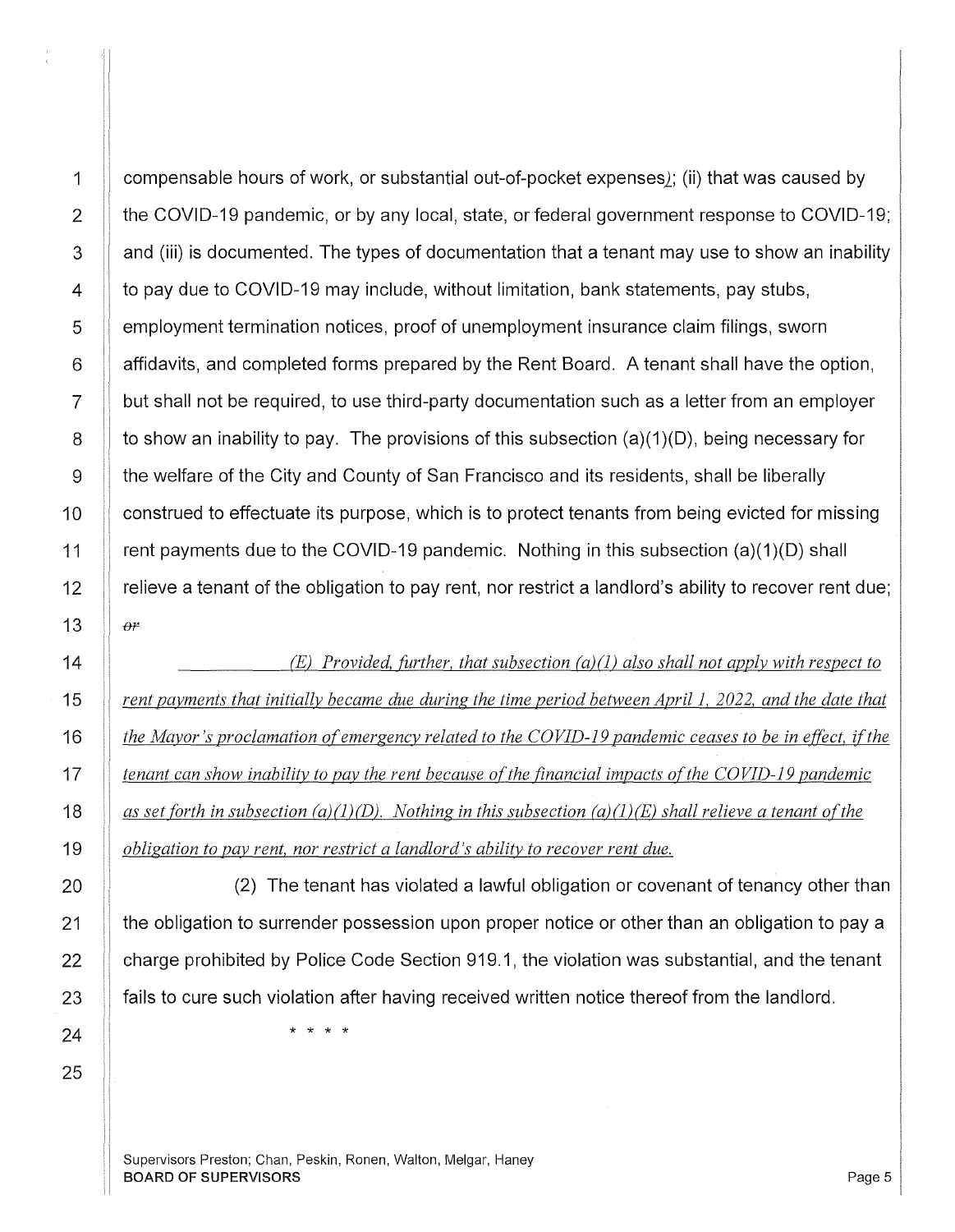(E) Notwithstanding any lease provision to the contrary, a landlord may not impose late fees, penalties, interest, liquidated damages, or similar charges due to a tenant's non-payment of rent, if the tenant can demonstrate that it missed the rent payment due to the COVID-19 pandemic as set forth in subsections (a)(1)(D) *and/or (a)(1)(E)*. A landlord may not recover possession of the unit due to a tenant's failure to pay late such charges when subsections (a)(1)(D)  $and/or (a)(l)/E$ ) applyies. The foregoing sentence shall not enlarge or diminish a landlord's rights with respect to such charges when subsections  $(a)(1)(D)$  *and/or*  $(a)(1)(E)$  does not apply; or

\* \* \* \*

Section 4. Severability. If any section, subsection, sentence, clause, phrase, or word of this ordinance, or any application thereof to any person or circumstance, is held to be invalid or unconstitutional by a decision of a court of competent jurisdiction, such decision shall not affect the validity of the remaining portions or applications of the ordinance. The Board of Supervisors hereby declares that it would have passed this ordinance and each and every section, subsection, sentence, clause, phrase, and word not declared invalid or unconstitutional without regard to whether any other portion of this ordinance or application thereof would be subsequently declared invalid or unconstitutional.

Section 5. Effective Date; Retroactivity.

(a) This ordinance shall become effective on April 1, 2022, or 30 days after enactment, whichever is later. Enactment occurs when the Mayor signs the ordinance, the Mayor returns the ordinance unsigned or does not sign the ordinance within ten days of receiving it, or the Board of Supervisors overrides the Mayor's veto of the ordinance.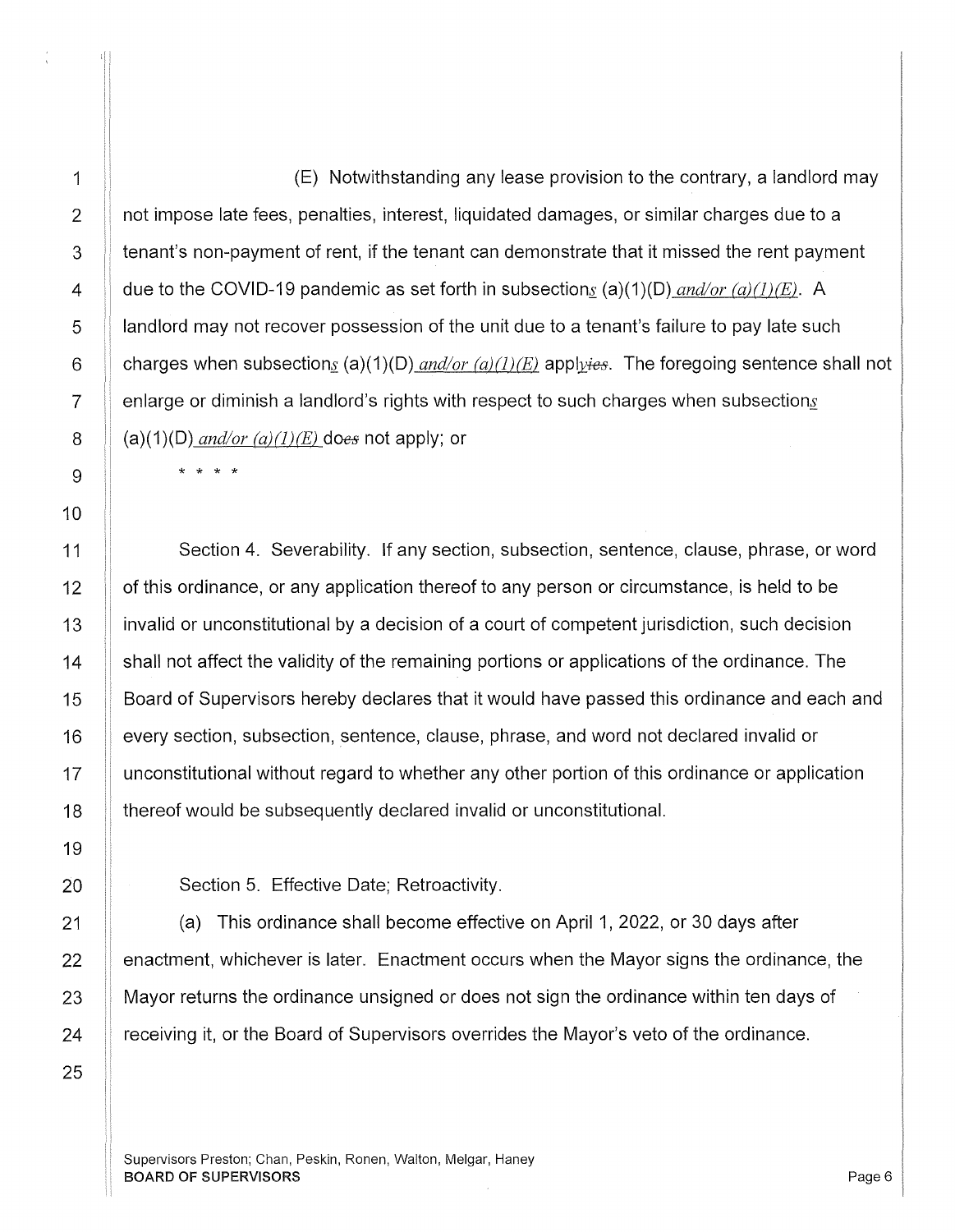$\Delta \sim 10^7$ 

(b) If the effective date of this ordinance is not April 1, 2022, upon the effective date of the ordinance, Section 3 of the ordinance shall be retroactive to April 1, 2022.

4 Section 6. Scope of Ordinance. Except as to Section 2 of this ordinance which repeals **S** Ordinance No. 157-21, which was never codified, in enacting this ordinance the Board of  $\parallel$  Supervisors intends to amend only those words, phrases, paragraphs, subsections, sections, || articles, numbers, punctuation marks, charts, diagrams, or any other constituent parts of the 8 | Municipal Code that are explicitly shown in this ordinance as additions, deletions, Board 9 | amendment additions, and Board amendment deletions in accordance with the "Note" that || appears under the official title of the ordinance.

APPROVED AS TO FORM: DAVID CHIU, City Attorney

 $By:$  $\overline{\mathsf{M}}$ ANU PRADHAN Deputy City Attorney n :\leg ana \as2020\2000387\015 79878 .docx